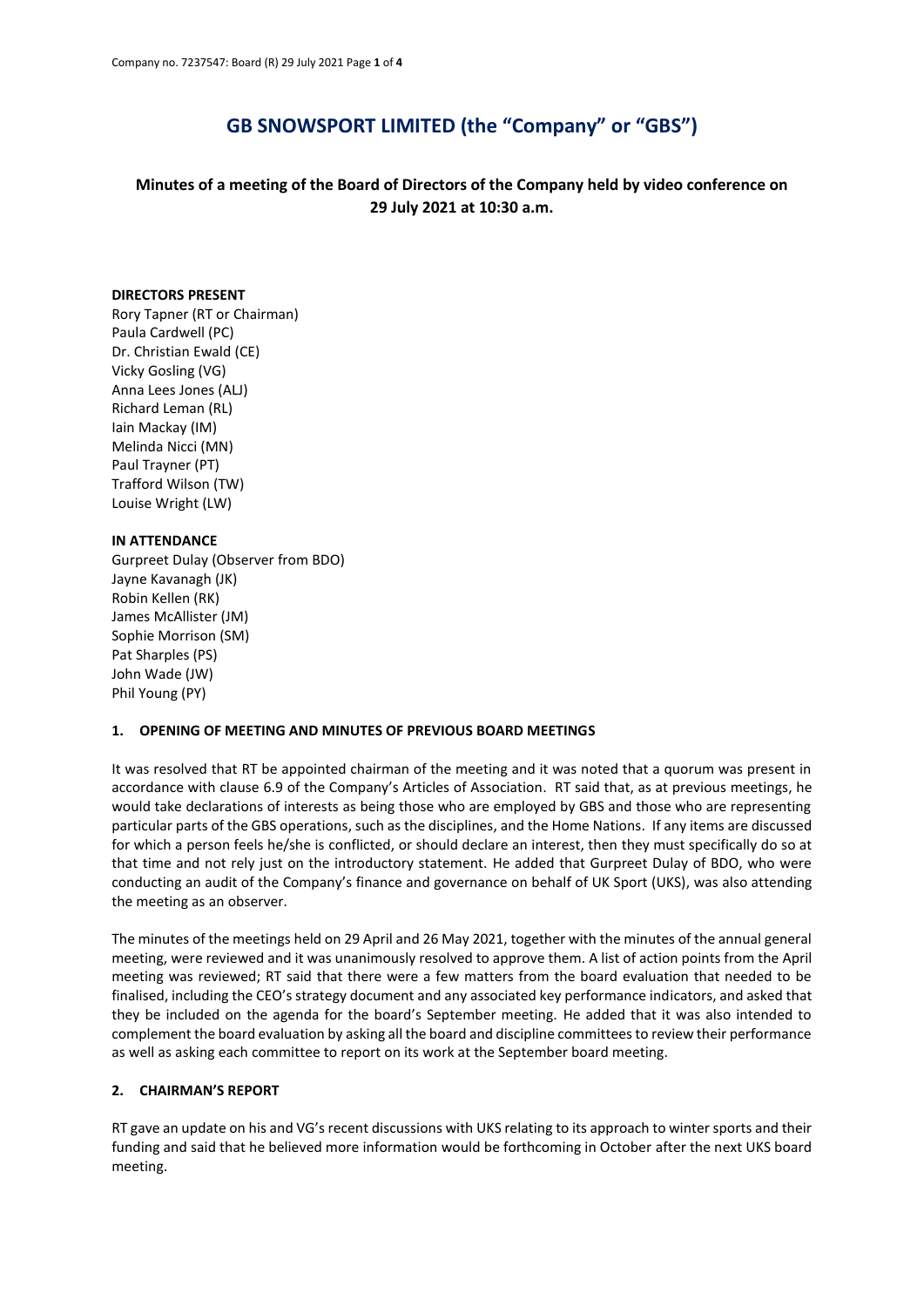He also gave an update on the work of Johan Eliasch at the International Ski Federation in the first weeks of his Presidency.

## **3. CHIEF EXECUTIVE'S REPORT**

**3.1 HR:** VG said that Brexit and Covid-19 continued to have a major effect on GBS. The amount of time that athletes, coaches and support staff could spend in the Schengen area was a limiting factor in the athletes being able to train and compete. The effect of this was both in additional costs and less preferable training environments. In the course of discussion, a number of potential ways forward to lobby the Government about free movement of elite athletes were suggested and VG said that she would investigate them.

VG said that in conjunction with UKS and the GBS medical adviser a GBS view on Covid-19 vaccinations had been communicated to athletes, coaches and support staff; the majority of the athletes and coaches appeared to be keen to have the vaccinations.

She added that unplanned Covid costs across the Olympic and Paralympic programmes were circa £650,000 from April 2021 to October 2022. RT said that the UKS board was aware of the costs and had indicated that it would be willing to reimburse them and future Covid costs up until the Olympics and Paralympics; the Covid costs and the Brexit costs should be shown separately on the financial information each month to assist speeding up the process.

VG outlined the recent changes to structure of the Performance Team.

**3.2 Sponsorship, Fund Raising and Marketing and Communications:** VG gave an update on potential commercial partners and also the crowdfunding that had been launched earlier that month.

**3.3 GBS draft strategic plan:** There was a discussion about the plan and VG was requested to make some additions to the document for discussion at the September board meeting.

**3.4 UK Anti-Doping:** VG said that UKAD had announced a new assurance framework alongside its anti-doping policy which would require National Governing Bodies to demonstrate their compliance with the policy; an overview would be given at the September board meeting. VG was appointed as the Board's anti-doping lead with PT as her deputy.

#### **4. FINANCE**

**4.1:** The management information to 30 June 2021, cashflow and variances to the budget were reviewed and noted. JM said that the current outcome for the year to 30 September suggested a small profit, although that was predicated on a minimum amount being received from crowdfunding.

The VAT issues with HMRC had been successfully concluded and JM's recommendation that a VAT provision should now be released was adopted. He added that GBS now needed to ensure that its VAT processes met the requirements of the Tour Operators Margin Scheme (TOMS) and he had a meeting with the relevant experts planned for the following week. In response to a question from the Chairman, JM said that his understanding was that provided the TOMS rules were being followed then GBS should have no outstanding VAT liability.

There was a discussion about the cash flow and likely budget for the year to 30 September 2022. It was agreed that there should be further discussions as soon as possible with UKS to understand the level of its support and that VG should be accompanied at those meetings by RT and PC.

**4.2 Risk register:** the risk update was noted.

Chris Scott (CS) joined the meeting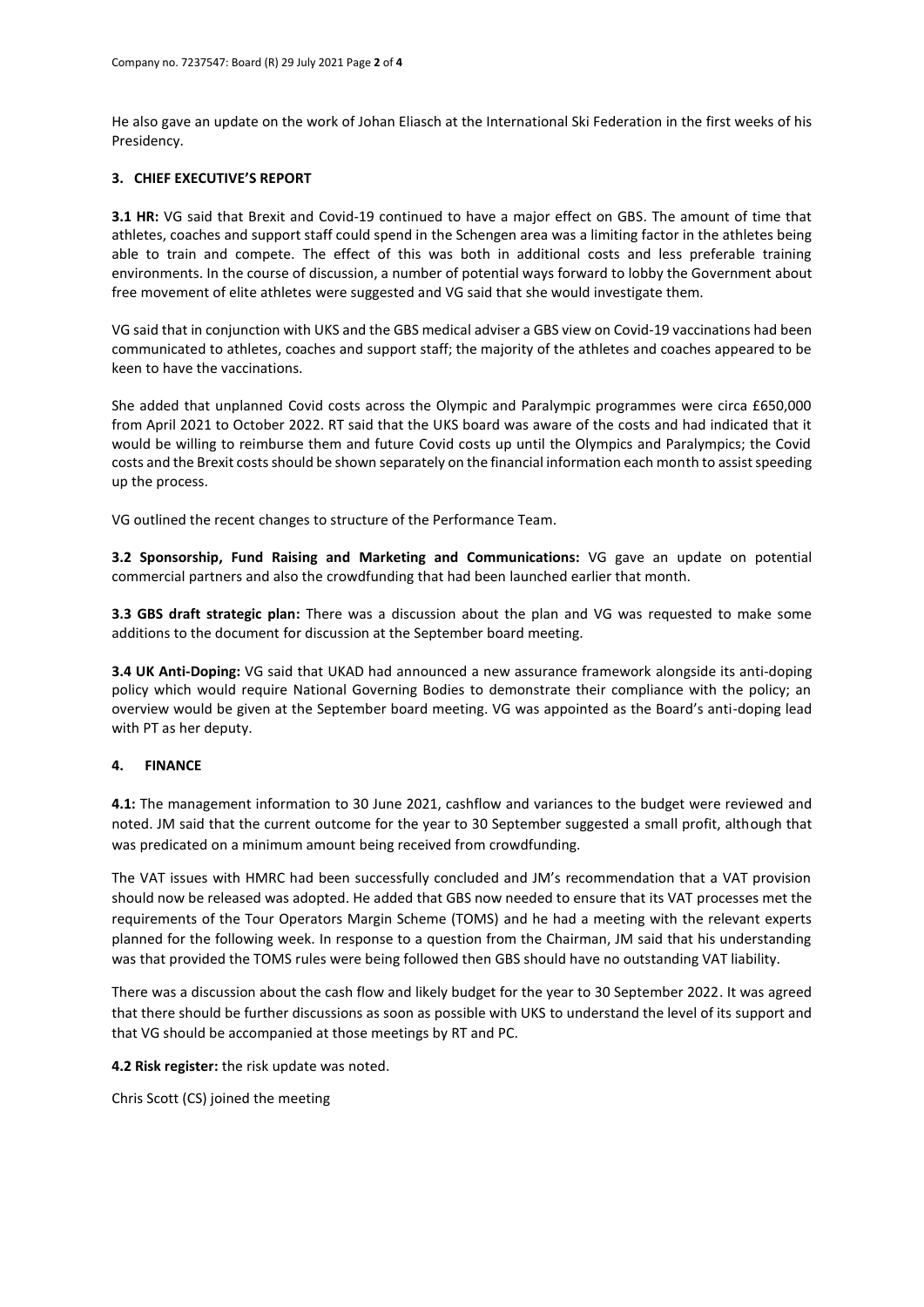# **5. DIVERSITY AND INCLUSION (D+I)**

CS outlined the work that had been undertaken to date and the establishment of a D+I advisory group with independent experts and representatives from the Home Nations. A D+I action plan had been drafted and would be published once UKS had indicated its agreement with the plan. It was noted that ALJ was the board's diversity champion.

CS and JM left the meeting

# **6. PERFORMANCE REPORT**

**6.1 Update**: PS reported on the athletes and para-athletes within each discipline and commented on the challenges that athletes and coaches were facing and indicated those athletes who had reached the criteria for Olympic and Paralympic qualification. At the request of the Chairman a presentation on a coach development strategy for 2022-2026 was deferred until the next board meeting.

**6.2 Performance enhancement**: KM outlined the work being undertaken with athletes to help them reach optimal performance by complementing the physical side of their training with an appreciation of how to manage the psychological factors that affect them. In response to a question from ALJ, MN said that it would be possible to cascade the work to other athletes through the Home Nations but this would take a long time. In response to a question from RT, KM said that the athletes had embraced the enhancement workshops.

KM left the meeting

# **7. PREPARATIONS FOR THE OLYMPICS**

**7.1 Update:** JK and SM reported on the preparations for the Olympics and Paralympics 2022, and the work that was still ongoing. JK said that the Tokyo Olympics were helpful in assisting the development of a "home from home" environment by highlighting some of the issues experienced by athletes and coaches; there were still issues surrounding accreditations and freight of equipment and other supplies. In response to a question from RT, SM said that there was still no certainty about the supply of appropriate kit for the athletes given the temperatures they might have to encounter. VG added that GBS would do everything possible to ensure that the athletes' requirements were met.

JK said that the Paralympic World Championships would be held in January 2022 and it was planned to use the same selection criteria for the championships and the Paralympics. The position was noted.

Sarah Torkington-Halstead (STH) joined the meeting

#### **8. SAFEGUARDING**

In amplification of her report, STH said that the DBS disclosure information had now been transferred from a number of spreadsheets to the Breathe HR system; all the information was now in one place and it was possible to set reminders for disclosures that were about to expire.

RT asked if STH was comfortable that athletes knew where to go for assistance. STH said that she was contacted fairly regularly by athletes, coaches and parents so she believed that people knew where to go for assistance; moreover, she was working with SM and JK to meet as many athletes as possible.

STH left the meeting

#### **9. HOME NATIONS' REPORTS**

**9.1 Snowsport England (SE):** the contents of the report were noted. LW added that Sport England was implementing a ten-year strategy and aligning its talent funding for winter sports with UKS so it was important that SE and GBS were aligned in their talent approach.